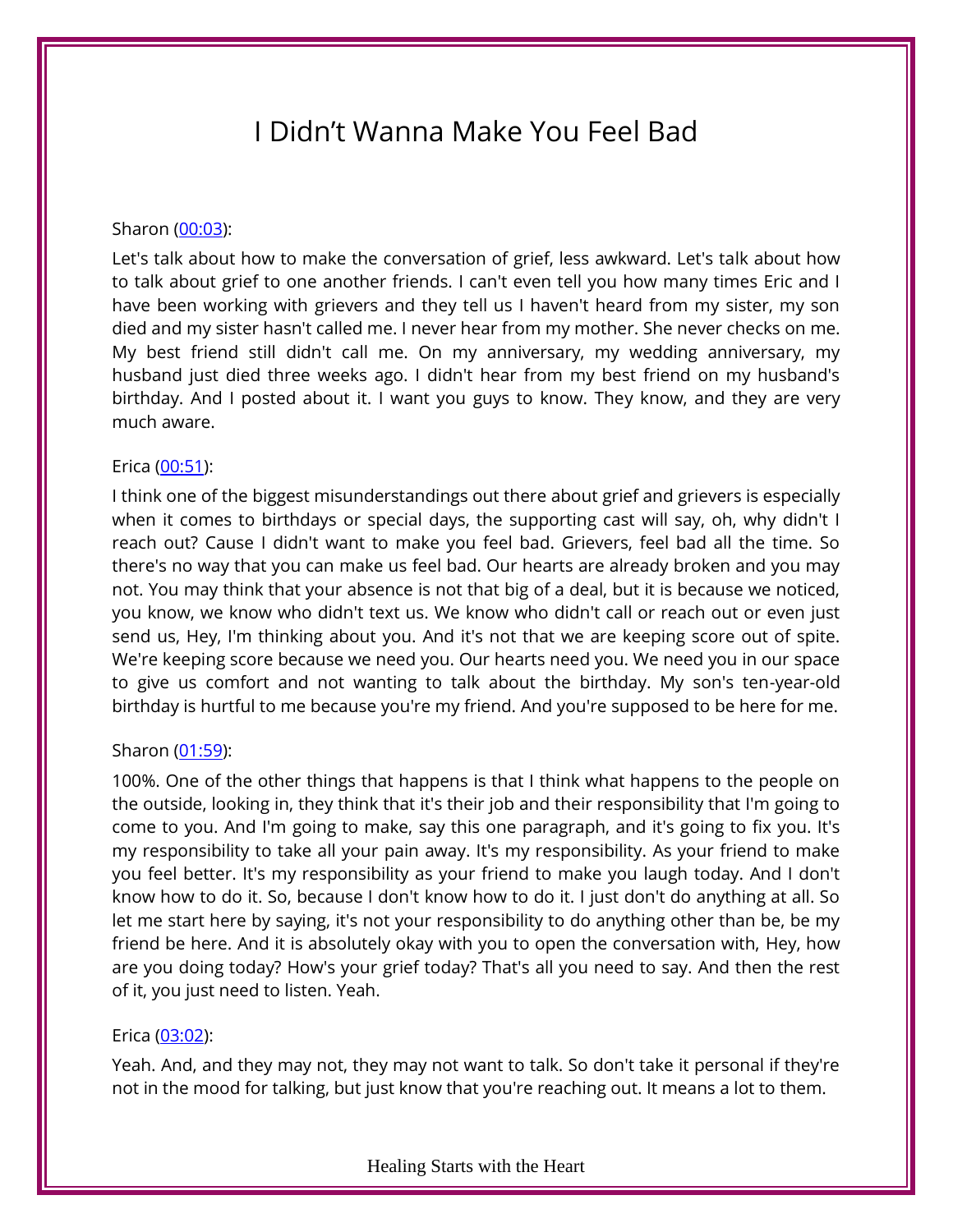## Sharon [\(03:16\)](https://www.temi.com/editor/t/ZHqJ2G4pwZ_BcZlKTlz7ObxDikOuPz2jZwdaeH63MeeLa0czd7YU0AW1kRPyZhhyoVha8SNKhkUlJDziW_Tbn4FIwyk?loadFrom=DocumentDeeplink&ts=196.16):

Yeah. Here's the other thing that I think Erica, you and I experienced through this COVID and the pandemic. A lot of people couldn't come around. Think about those people. Right. I'm fortunate. And I don't even, that's not the right word, but Donovan and Austin didn't die during COVID. And so you were able to have a lot of physical support, a lot of phone calls, a lot of mental support. We were able to hug each other and be with each other. There are a lot of people over this last two years that haven't gotten that. So can you imagine them that one, they didn't get to have the funeral. They want it, they haven't had the support, people coming to their house and showing up with food because it was unsafe. And yet the end, they're still not getting the support from friends and family that they so desperately need.

## Erica [\(04:06\)](https://www.temi.com/editor/t/ZHqJ2G4pwZ_BcZlKTlz7ObxDikOuPz2jZwdaeH63MeeLa0czd7YU0AW1kRPyZhhyoVha8SNKhkUlJDziW_Tbn4FIwyk?loadFrom=DocumentDeeplink&ts=246.59):

Well, right. Cause it's like, you know, so you don't get to have the traditional funeral or celebration of life. So then months go by and then the outside person is going well, it's already been six months. I don't want to make them feel bad if I reach out now. Okay. They're not over it in six months, they're still grieving. So it's appropriate to reach out. But just to let them know that you're thinking of them, it means it's a big deal. You know, especially during COVID when things are all funky, everything is funky right now. And we need that support more than ever. So, Hey, I know I can't come over, but how about if you and I get on zoom and then no way you could see each other face to face or you could do FaceTime or anything. Like we have the technology, thankfully that we could still stay connected with one another. It's on, it's on us to make, to take the steps to make it happen.

## Sharon [\(05:04\)](https://www.temi.com/editor/t/ZHqJ2G4pwZ_BcZlKTlz7ObxDikOuPz2jZwdaeH63MeeLa0czd7YU0AW1kRPyZhhyoVha8SNKhkUlJDziW_Tbn4FIwyk?loadFrom=DocumentDeeplink&ts=304.38):

The the other thing is that there's this moment where you have the, you, you originally you make contact with a friend and all the social pleasantries pass. How is the weather who's there? What did you for dinner? What are you working today? That part ends pretty quickly in a conversation. And then it gets into the grief. Don't freak out. Don't run away, go pass those pleasantries. He or she may absolutely break down and cry. Just be there. Don't feel like you have to do anything. It's okay. It's not your job to fix this.

#### Erica [\(05:47\)](https://www.temi.com/editor/t/ZHqJ2G4pwZ_BcZlKTlz7ObxDikOuPz2jZwdaeH63MeeLa0czd7YU0AW1kRPyZhhyoVha8SNKhkUlJDziW_Tbn4FIwyk?loadFrom=DocumentDeeplink&ts=347.78):

No, absolutely not. And, and just giving them that safe space to say what they to say off of that get off of their heart. And without you interrupting, offering unsolicited advice sharing what you did when your great aunt Becky died, you know, none of that stuff is helpful. Just listen, just listen. And then in the end, I don't even know what to say. I'm so sorry.

## Sharon [\(06:16\)](https://www.temi.com/editor/t/ZHqJ2G4pwZ_BcZlKTlz7ObxDikOuPz2jZwdaeH63MeeLa0czd7YU0AW1kRPyZhhyoVha8SNKhkUlJDziW_Tbn4FIwyk?loadFrom=DocumentDeeplink&ts=376.52):

Yeah. So getting onto aunt Becky, you don't have to have experienced grief or I've had a grieving experience that affected you personally, to be able to talk to somebody about it, because really you're not, you're not going to be doing as much talking as you think you're going to be doing more listening. It's our job to set up a safe, safe space so that the griever

#### Healing Starts with the Heart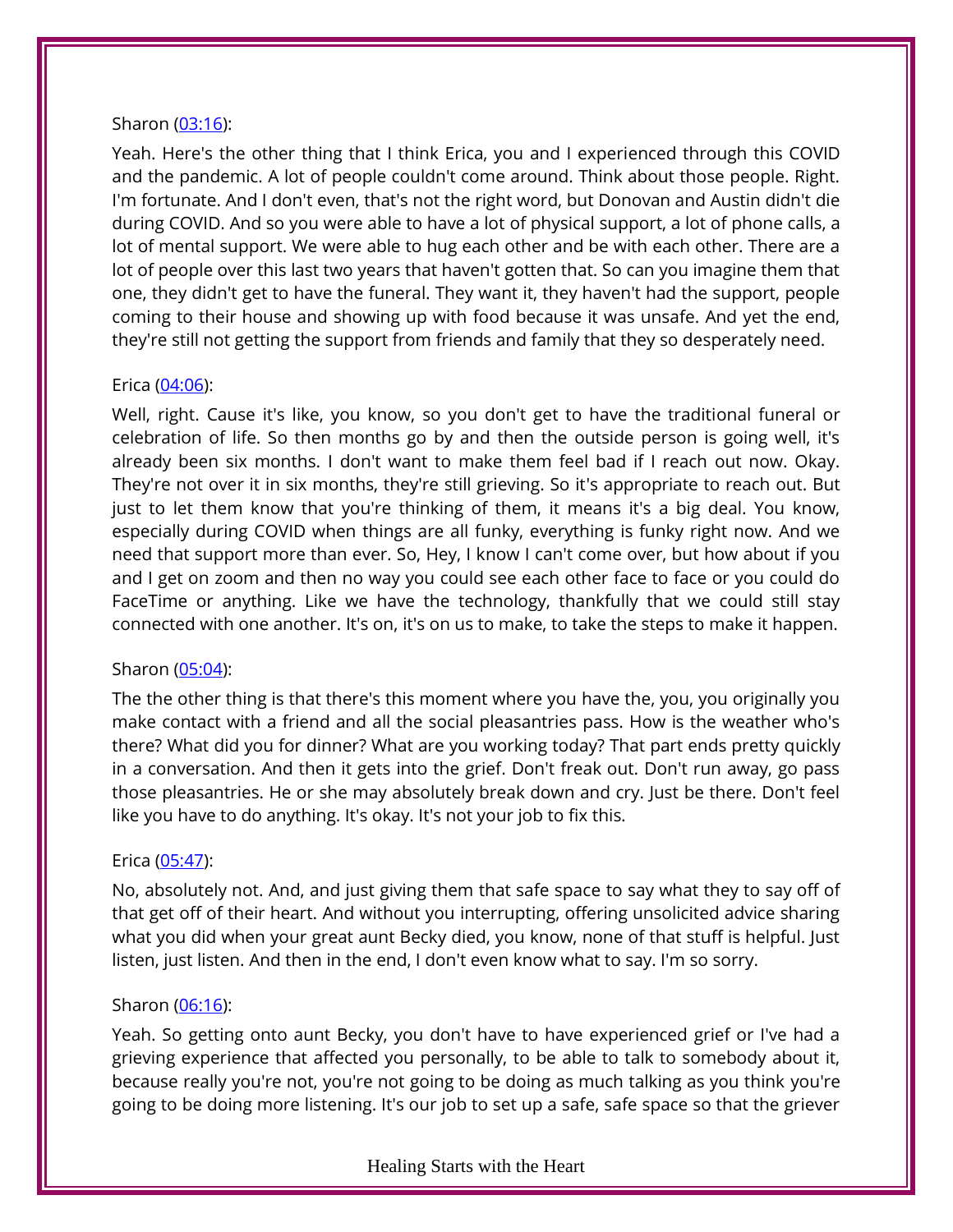can just talk and share and even say the ugly because it is not because it is not uncommon for the griever to say these words, I just want to die right now. I don't want, I can't live life without Donovan being here. I will never be able to go on. I, how am I going to live? The griever has to be able to say those things without us, absolutely freaking out. So know that just because you've never experienced grief doesn't mean you can't be the support for someone who is grieving.

## Erica [\(07:17\)](https://www.temi.com/editor/t/ZHqJ2G4pwZ_BcZlKTlz7ObxDikOuPz2jZwdaeH63MeeLa0czd7YU0AW1kRPyZhhyoVha8SNKhkUlJDziW_Tbn4FIwyk?loadFrom=DocumentDeeplink&ts=437.84):

I mean, this is so true. Do you have to be, had you have to experience an armed robbery to have empathy and be able to be present for, you know, if your friend was a victim of a robbery, no, you just are present for that person because they've experienced something traumatic and you love them. So you're there for them. It's the same thing with grief. You don't have to know personally what it feels like to show up and be present for someone.

# Sharon [\(07:45\)](https://www.temi.com/editor/t/ZHqJ2G4pwZ_BcZlKTlz7ObxDikOuPz2jZwdaeH63MeeLa0czd7YU0AW1kRPyZhhyoVha8SNKhkUlJDziW_Tbn4FIwyk?loadFrom=DocumentDeeplink&ts=465.89):

One of the things we hear people say quite often as well, I don't know how to talk about grief. So I just pretend like it doesn't exist. And we, while you're pretending like it doesn't exist, your friend is dying on the other end of the line. Right? Right. So just know that your, your ultimate job is to just listen and hold the space for them. One of the things that I, we find so truthful about this experiences that you never know how bad it is until you it's your turn. And so, because you and I are member of the grieving club, we meet people all the time and they say this to us all the time. I didn't know how bad this really felt. And then it, that causes you to start thinking about other times where you had situations and I'll share one for me. I vividly remember a girlfriend having a miscarriage and me saying to her, you're still young. You can have other children. And I will never forget the look on her face and my head and head. And I was young when I said this, but it was the stupidest thing. It was true because I got pregnant easy. I got bright, easy. You can get pregnant easy. And when I think about this, saying that comment to her, how it musta turned the knife in her heart. Oh, it must have killed her to hear me say that. But now being in the grievers club and knowing what that felt like, it just kills me.

## Erica [\(09:23\)](https://www.temi.com/editor/t/ZHqJ2G4pwZ_BcZlKTlz7ObxDikOuPz2jZwdaeH63MeeLa0czd7YU0AW1kRPyZhhyoVha8SNKhkUlJDziW_Tbn4FIwyk?loadFrom=DocumentDeeplink&ts=563.92):

I also want to turn the tables for a second and talk about other people in the grievers club sometimes because we do know what it feels like in our hearts are still broken from our experience. We haven't taken that healing journey yet. We also will avoid other grievers because it triggers us. It triggers and turns a knife for us about our loss. So we also, as members of the grievers club need to remember that we still need to show up for other people because people showed up for us, even though it's triggering us we need to write about it, journal about it, call, call someone and talk about it. But you should not let that stop you from showing up and being there for your friend or your family member.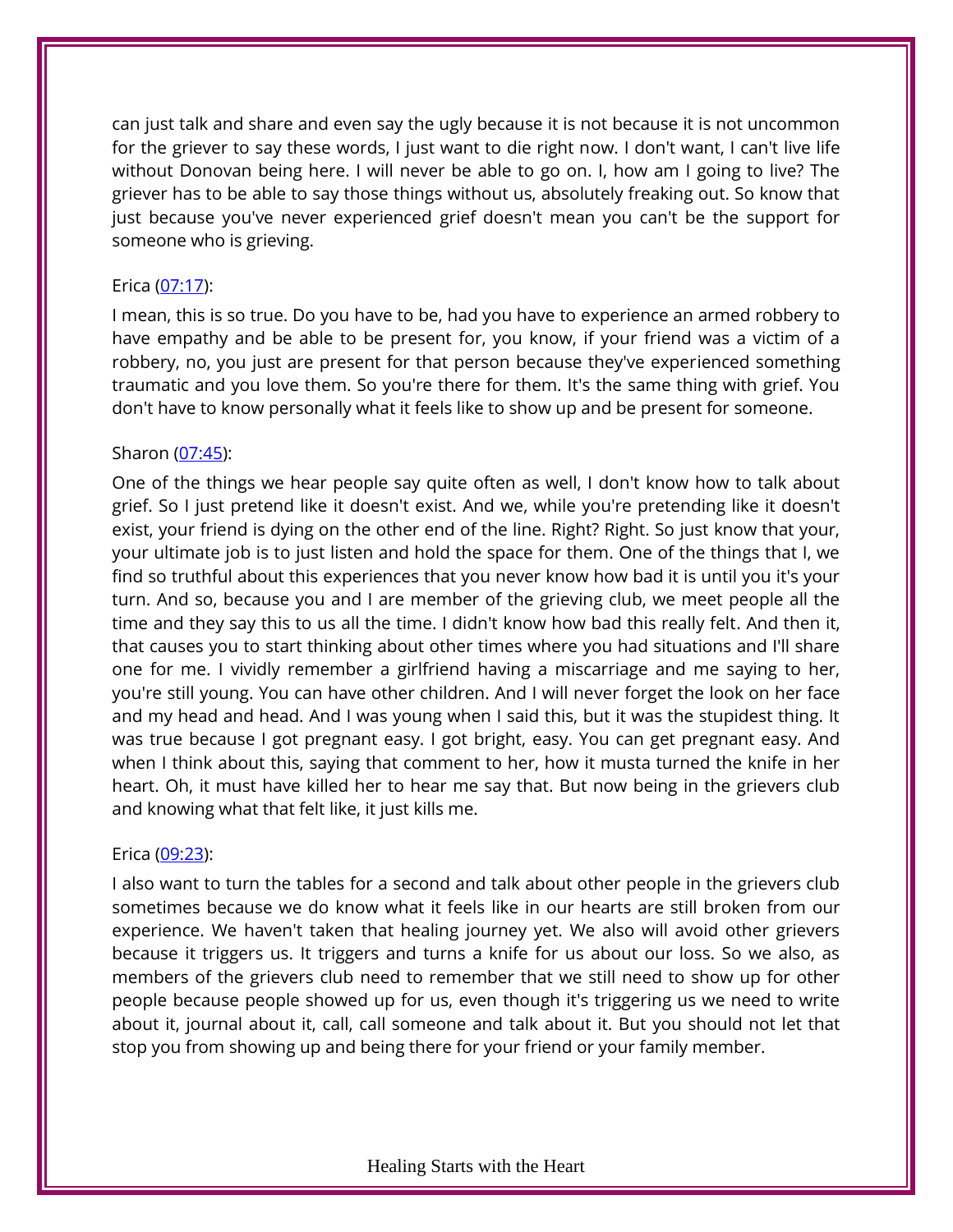## Sharon [\(10:12\)](https://www.temi.com/editor/t/ZHqJ2G4pwZ_BcZlKTlz7ObxDikOuPz2jZwdaeH63MeeLa0czd7YU0AW1kRPyZhhyoVha8SNKhkUlJDziW_Tbn4FIwyk?loadFrom=DocumentDeeplink&ts=612.83):

One of the worst. Yes. I agree with you. One of the worst things that we could do is know that someone is having a grieving experience, show up for them and not mention it at all. Right. We have to acknowledge that something bad has happened in this person's life. Even if you simply say, how's your heart today, you have to acknowledge that something has happened. The worst thing that we could do is really just not even acknowledge it.

# Erica [\(10:41\)](https://www.temi.com/editor/t/ZHqJ2G4pwZ_BcZlKTlz7ObxDikOuPz2jZwdaeH63MeeLa0czd7YU0AW1kRPyZhhyoVha8SNKhkUlJDziW_Tbn4FIwyk?loadFrom=DocumentDeeplink&ts=641.44):

Well, yeah. And that goes to everything that goes to the birthdays, the anniversaries, the death anniversaries, the wedding anniversaries, any of the special days, you don't get a pass just because you were there with the person through the funeral, you still need to show up for them because those special days are still hard for them. So you not even send a text. Hey, thinking about you. I noticed your dad's birthday today. Thinking about you. I know your the anniversary of your husband's death is coming up. You still need to show up. You still need to let that person know they still have a support system.

# Sharon [\(11:18\)](https://www.temi.com/editor/t/ZHqJ2G4pwZ_BcZlKTlz7ObxDikOuPz2jZwdaeH63MeeLa0czd7YU0AW1kRPyZhhyoVha8SNKhkUlJDziW_Tbn4FIwyk?loadFrom=DocumentDeeplink&ts=678.07):

The other thing I want to say is stay with the awkwardness. If your friend starts to fall apart and snot starts running down her nose and she is bawling, crying, don't change the subject. Don't touch her or him. Don't offer them Kleenex, just sit there and let them get it out. They can, if they do that to you, you are really, really in the circle and you are really trusted by that person. Don't try to fix the, even if the awkwardness is silence and they're just staring off, sit in the awkwardness, it's okay. It won't last very long and it will end.

# Erica [\(12:05\)](https://www.temi.com/editor/t/ZHqJ2G4pwZ_BcZlKTlz7ObxDikOuPz2jZwdaeH63MeeLa0czd7YU0AW1kRPyZhhyoVha8SNKhkUlJDziW_Tbn4FIwyk?loadFrom=DocumentDeeplink&ts=725.59):

And when that part ends and you visit with them again, or you see them again and they make a joke or you see them laughing, don't assume that they're over their grief, just because they're, you know what I mean? I think that's another miss understanding about grievers. We have to eventually get back to living our life. Right? We got to go back to work. We have to go to grocery store again. We have to go do all the things. So if you see us out and we are smiling and we are engaging in conversation and it seems like we're more like ourselves. Don't just assume, oh, she's done grieving. I saw her yesterday. She was smiling and laughing and she looks great. Yes, she's over that. Okay. No. So, you know, still know our hearts are still broken. We still feel bad, but it is possible to function in society.

## Sharon [\(13:04\)](https://www.temi.com/editor/t/ZHqJ2G4pwZ_BcZlKTlz7ObxDikOuPz2jZwdaeH63MeeLa0czd7YU0AW1kRPyZhhyoVha8SNKhkUlJDziW_Tbn4FIwyk?loadFrom=DocumentDeeplink&ts=784.66):

I saw this amazing blog a couple of weeks ago where the lady was talking about grief, splining, that terminology, because it's like, it's where you go. And you make these you make these intellectual comments that are so stupid. It's like grief splining. Well, it'll be over soon. Just keep busy. You know, don't try to push it away. The truth is it's jacked up, backed up. Don't try to push it away. Don't try to grease plane. Don't try to explain to them what the grief is or how they should feel. It really is the worst.

## Healing Starts with the Heart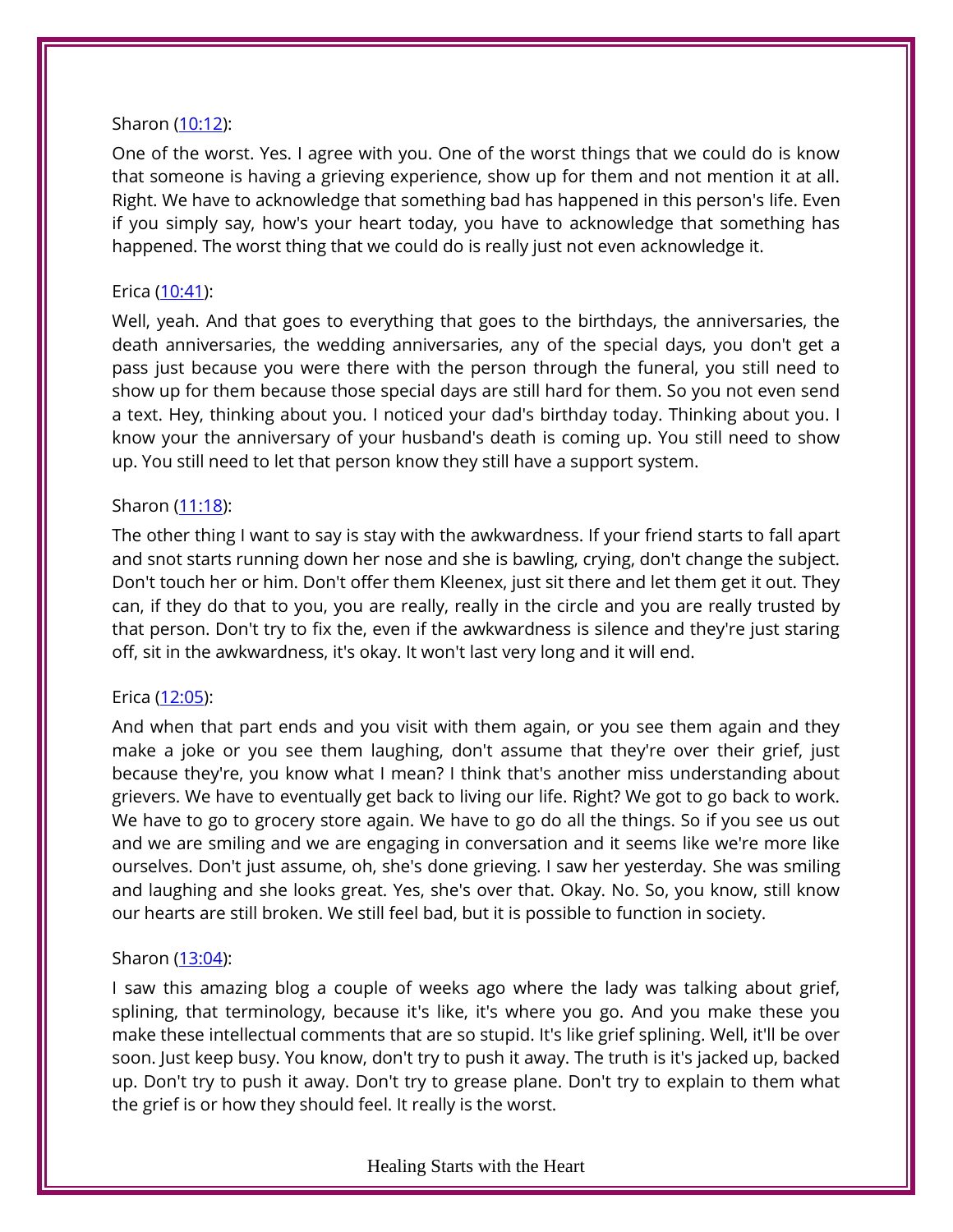## Erica [\(13:41\)](https://www.temi.com/editor/t/ZHqJ2G4pwZ_BcZlKTlz7ObxDikOuPz2jZwdaeH63MeeLa0czd7YU0AW1kRPyZhhyoVha8SNKhkUlJDziW_Tbn4FIwyk?loadFrom=DocumentDeeplink&ts=821.37):

Absolutely. Because every day is different for a griever. Even when you think you kind of have a little rhythm and you're like, okay, you get the S got the swing of things that next day we'll pull the rug out from under you. And it feels like you're starting from ground zero, because that could be the day the death certificate comes in or the ashes come, or someone who didn't just found out the news calls and they're devastated. It really takes you back to square one at any given moment. So we don't know what it's going to look like. You just, just be open for the people and allow them for whatever shows up.

## Sharon [\(14:25\)](https://www.temi.com/editor/t/ZHqJ2G4pwZ_BcZlKTlz7ObxDikOuPz2jZwdaeH63MeeLa0czd7YU0AW1kRPyZhhyoVha8SNKhkUlJDziW_Tbn4FIwyk?loadFrom=DocumentDeeplink&ts=865.49):

I remember an arrogant. I you'll have to remind me of this. How long did change show up after Austin died? I felt like it was like a year.

## Erica [\(14:34\)](https://www.temi.com/editor/t/ZHqJ2G4pwZ_BcZlKTlz7ObxDikOuPz2jZwdaeH63MeeLa0czd7YU0AW1kRPyZhhyoVha8SNKhkUlJDziW_Tbn4FIwyk?loadFrom=DocumentDeeplink&ts=874.82):

Shane our brother, our pseudo brother? Yeah. Oh yeah. Well, he routinely would stop by, cause we lived on the same street on his way home from work. But yeah, after Austin died, it was like, he said he stopped by almost every day. And actually he's the one that really encouraged me because when Lewis was really, really struggling with his grief, but not talking to me about it. And we were in a very, very difficult place with our relationship. He is the one he said, he said, I promise you, you just got to wait this out and it will change, you know, just kinda stop fighting it and just kind of waited out, you know? And he really talked me through it and I did. And that's what I did. I waited it out and it seemed like that was more of what Lewis needed instead of me kind of challenging him on, I don't see any crying, you know, just expecting our grief to be similar when it was unique and individual didn't know that at the time. And when I gave him the space, when I gave Lewis the space to grieve the way he needed to grieve, it made all the difference in our relationship.

## Sharon [\(15:44\)](https://www.temi.com/editor/t/ZHqJ2G4pwZ_BcZlKTlz7ObxDikOuPz2jZwdaeH63MeeLa0czd7YU0AW1kRPyZhhyoVha8SNKhkUlJDziW_Tbn4FIwyk?loadFrom=DocumentDeeplink&ts=944.69):

So, and I asked you that question to say, this, offer something practical to the griever. If you can't say something, then be okay with just showing up. Just randomly showing up. Yeah. Be okay with cooking, cleaning, looking after their children, taking the trash out, offer something practical. If you just can't be there and you don't know how to say something instead of offending them and saying something wrong, offer something practical.

## Erica [\(16:13\)](https://www.temi.com/editor/t/ZHqJ2G4pwZ_BcZlKTlz7ObxDikOuPz2jZwdaeH63MeeLa0czd7YU0AW1kRPyZhhyoVha8SNKhkUlJDziW_Tbn4FIwyk?loadFrom=DocumentDeeplink&ts=973.73):

Yeah, because that does go a long way too, because we're barely functioning. You know, you, you can barely focus on, oh my God, I got a few of my children dinner. So if you offer, Hey, I'm going to drop off dinner for you and the kids tonight. I mean, that means so much to grievers. You guys just don't know.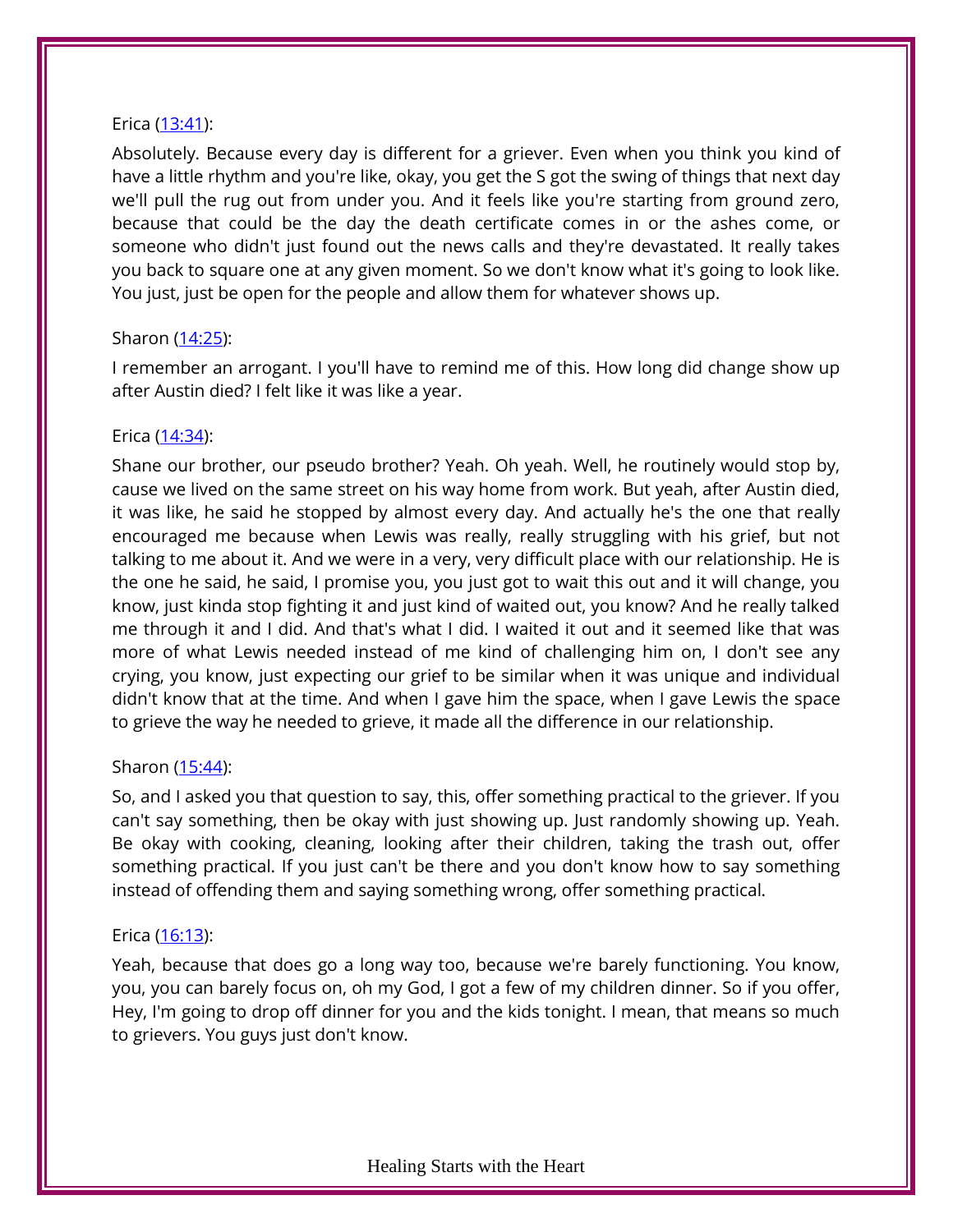## Sharon [\(16:31\)](https://www.temi.com/editor/t/ZHqJ2G4pwZ_BcZlKTlz7ObxDikOuPz2jZwdaeH63MeeLa0czd7YU0AW1kRPyZhhyoVha8SNKhkUlJDziW_Tbn4FIwyk?loadFrom=DocumentDeeplink&ts=991.58):

The other thing is when you have a griever coming back to work after a loss, be the safe place for them at work, go up to them and let them know you can come to my office any time. Hey, I'm here for you. If you need to talk, Hey, I know that coming back to work is going to be really hard, but I want you to know I'm here for you being a work colleague in that sense, I think is huge.

## Erica [\(16:57\)](https://www.temi.com/editor/t/ZHqJ2G4pwZ_BcZlKTlz7ObxDikOuPz2jZwdaeH63MeeLa0czd7YU0AW1kRPyZhhyoVha8SNKhkUlJDziW_Tbn4FIwyk?loadFrom=DocumentDeeplink&ts=1017.86):

Yeah, that, that takes me back to right when I was going back to work after Austin died, I think I had been off for about a month and I was talking to one of my coworkers. Who's also a really good friend of mine. And I said, I don't think I can handle having everyone coming up to me and asking me, you know, I just knew it was going to be hard. So I communicated that to her. And she communicated that to my supervisor who then sent out a company-wide email, letting me letting them know, just to give me a little bit of space in that beginning. And it meant the world to me. I did have people, you know, of course greeting me and talking to me, but specifically asking me the questions that might've been challenging for me to answer while I was at work. They didn't do that. So that was a big, big help for me.

## Sharon [\(17:50\)](https://www.temi.com/editor/t/ZHqJ2G4pwZ_BcZlKTlz7ObxDikOuPz2jZwdaeH63MeeLa0czd7YU0AW1kRPyZhhyoVha8SNKhkUlJDziW_Tbn4FIwyk?loadFrom=DocumentDeeplink&ts=1070.67):

I want you guys to know you don't have to be an expert on grief. You're not expected to be an expert in grief. You're expected to be a friend you're expected to be a heart with ears. You're expected to be a listener. You're expected to do something so simple, that's it? That's all we're looking for. And I also want you to know that not all grief is bad and broken. Sometimes you'll go to the griever's house and they're absolutely laughing and making jokes in between the tears. And that is okay too. It's not going to be all so humdrum and sad. Well, definitely wasn't for us. I mean, there were moments where we were absolutely cracking up and it's seems weird to say that, but that's how it is. Grief is up and down. We were laughing about Donovan at moments and crying.

## Erica [\(18:43\)](https://www.temi.com/editor/t/ZHqJ2G4pwZ_BcZlKTlz7ObxDikOuPz2jZwdaeH63MeeLa0czd7YU0AW1kRPyZhhyoVha8SNKhkUlJDziW_Tbn4FIwyk?loadFrom=DocumentDeeplink&ts=1123.28):

Oh yeah. You know, and we did another podcast. Is it okay to joke about grief in that one is important to listen to, but on the flip side of that, grief is not funny. It's not okay for people to make fun of someone who is grieving no matter what they're grieving. So we need to clarify that there is a difference, but we absolutely were. I mean, there was a situation, Sharon, it was just, it was just the two of us in the garage when our uncle did something that was so hilarious. And when he walked away, I mean, we were laughing, teat, crying tears from laughter because it was so ridiculous what he had done. And, you know, in that moment, like in, in those moments are so priceless when you're grieving, because there are things that can turn out to be funny and comical and embrace those when they come, because they're a nice little respite from the melancholy and that